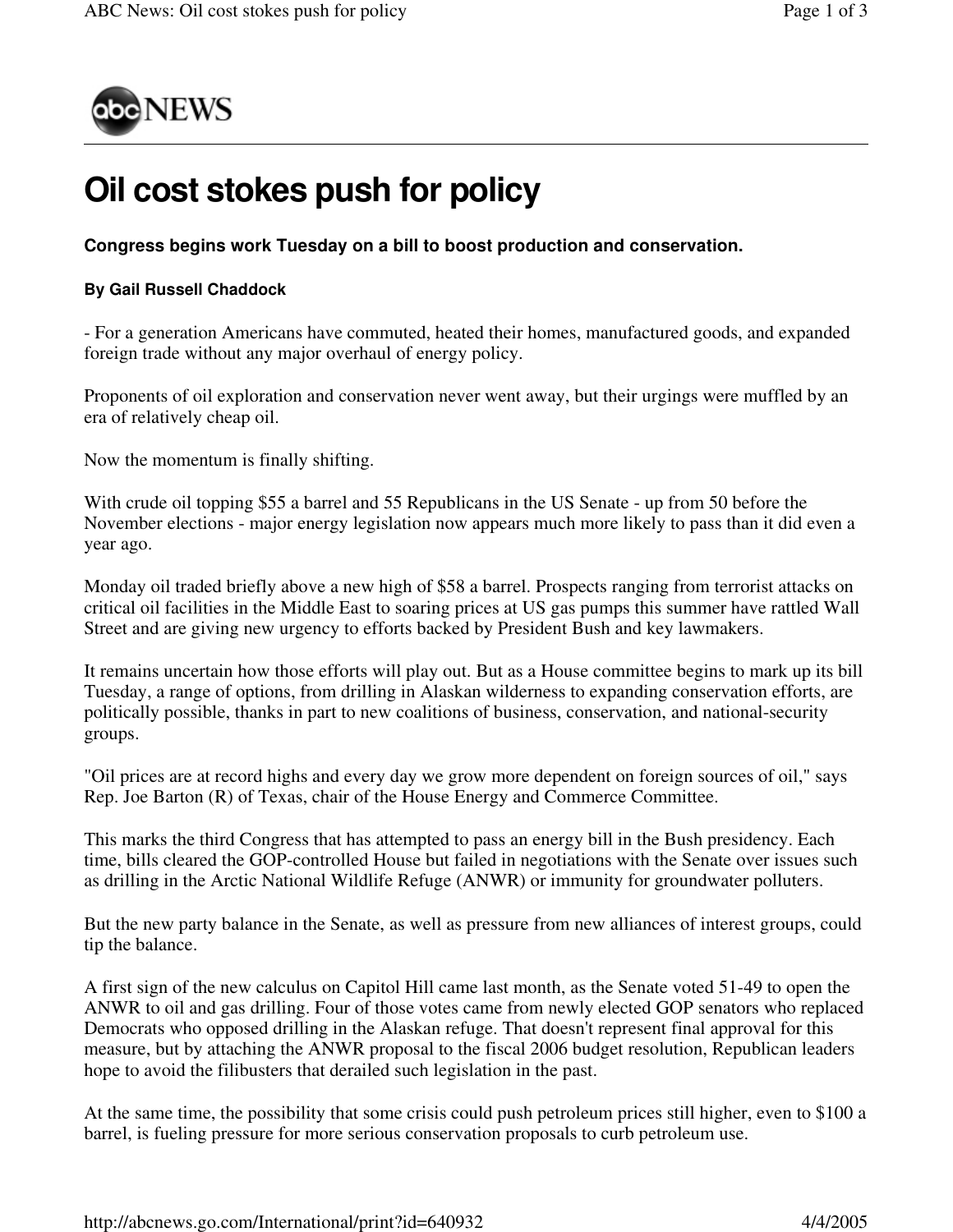The real cost of oil isn't just the prices paid at the pump, but also some \$400 billion to support US military presence in the Middle East - and the constant threat of disruptions in that region, critics say.

"People are starting to wake up to the fact that we do have a problem with oil revenues being used to support instability and terrorism around the world. That's making the politics more favorable toward fuel efficiency," says Jim Presswood, energy advocate at the Natural Resources Defense Council in Washington.

Last month, the NRDC joined a new campaign sponsored by 26 former national-security officials to reduce US oil consumption. The Set America Free initiative calls for a national commitment to produce more fuel-efficient cars (gasoline accounts for about half of US oil consumption) and oil alternatives.

"There is a real national-security emergency in the making, and we have an opportunity to utilize existing technologies to make a difference in our vulnerabilities," says Frank Gaffney, a former Reagan official who heads the Center for Security Policy in Washington.

The current House bill and White House policy reflect the conventional wisdom that the US economy remains heavily dependent on oil, and the solution is finding more of it, says Mr. Gaffney. "We're saying: We're heavily dependent on oil. We know where most of it is, and it's ill-advised [for us] to remain heavily dependent on oil.... So let's go get alternative means" of powering the economy.

The House bill would take other significant steps. It aims to boost US refining capacity by accelerating the review and approval process for new refineries in "refinery revitalization zones." It would override state and local authorities on siting power plants - a move that could boost prospects for a \$20 billion proposal for new power lines from Wyoming to California. The House bill also includes money for clean-coal technology, hydrogen-fueled vehicles, and wind, solar, geothermal, and hydroelectric power.

In a controversial move, the House bill also reintroduces a provision that protects oil companies from lawsuits on the gasoline additive called MTBE, a provision that was a dealbreaker for the Senate in the 108th Congress. The provision is strongly backed by House majority leader Tom DeLay, whose Texas district includes MTBE production, as well as House energy chairman Barton.

In February, a coalition of state and local officials wrote an open letter urging Congress to keep MTBE out of the bill. States and localities face billions in cleanup costs if producers are shielded from liability suits.

But even with showstoppers like MTBE in the mix, energy activists say they expect a bill to pass this year. On the Senate side, Democrats have been closely involved in drafting an energy bill, in sharp contrast to previous years. "The process is noticeably different from what it was in the last Congress, in which Republicans pursued a very exclusionary process" that limited Democratic support, says Bill Wicker, a spokesman for Democrats on the Senate Energy and Natural Resources Committee.

In another bellwether move, the Senate Environment and Public Works Committee approved a renewable-fuels bill on March 16 that GOP leaders say will be wrapped into the Senate version of the energy bill. Strongly backed by senators from farm states, who promote corn-based ethanol, the bill requires refiners to use 6 billion gallons of renewable fuels by 2012. It also calls for a phaseout of MTBE and provides funds to help with cleanup.

"We are going to go toward biomass-generated ethanol and other flexible fuels once there is a catastrophe," says Gaffney. "But you pay a very high price for delay."